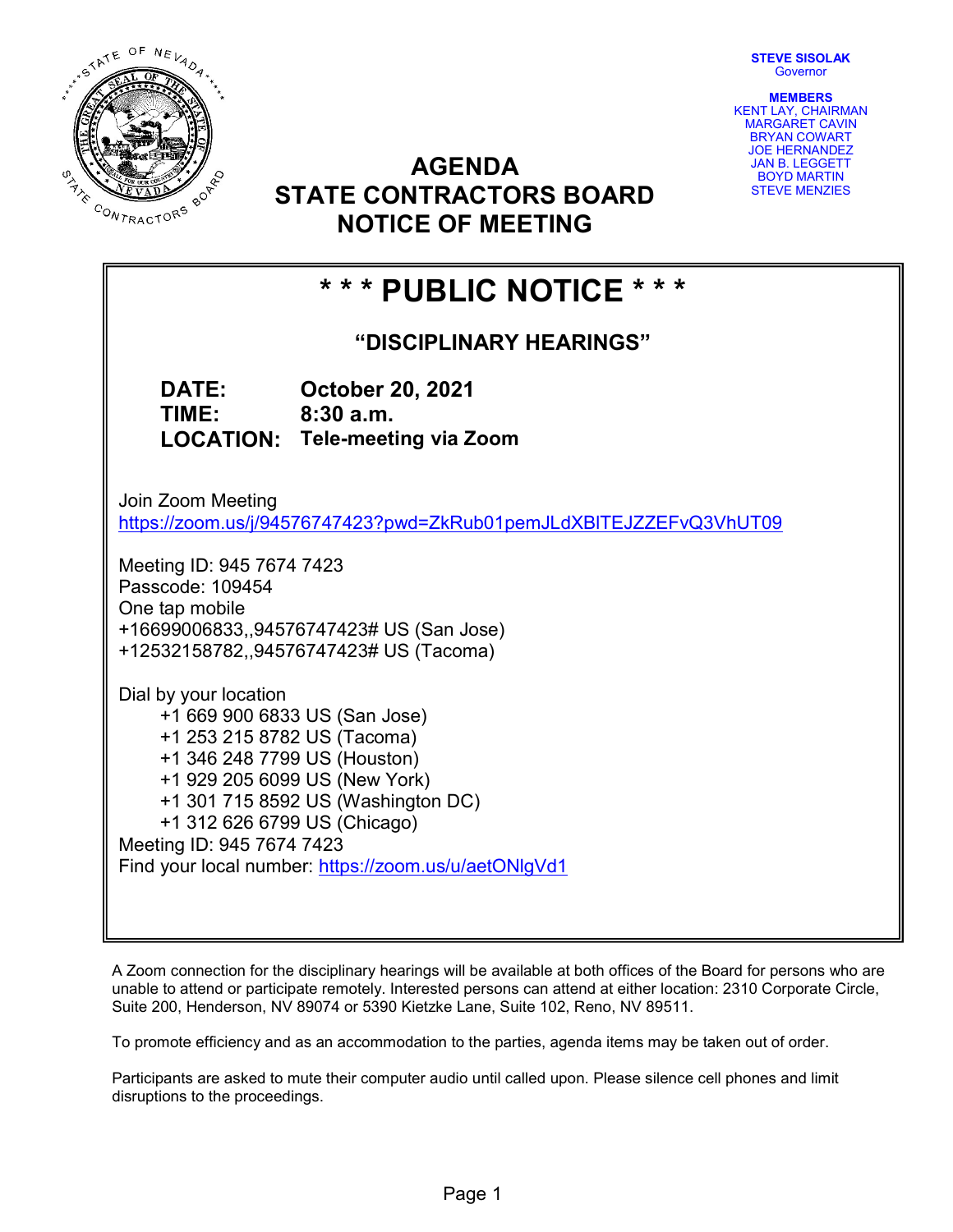### ADMINISTRATIVE LAW JUDGE: NOAH ALLISON, ESQ.:

- 1. Disciplinary Hearing: \*Property Concepts and Beyond, aka Aidan Gonzalez, Unlicensed
- 2. Disciplinary Hearing: \*Mize Pro-Tech aka Christopher Mize, Unlicensed
- 3. Disciplinary Hearing: \*J&J Custom Painting Company LLC, License No. 0080312 Clara Yuliana Hernandez-Lorenzo, Managing Member, CMS, Trade
- 4. Disciplinary Hearing: \*P B K LLC, License No. 0084023 Daniel Lorentz Pearson, Managing Member, CMS, Trade Christopher Daniel Pearson, Managing Member
- 5. Disciplinary Hearing: \*Elvis & Erika Professional Handyman, aka Elvis Gongora-Marion Unlicensed
- 6. Disciplinary Hearing: \*Jose Armando Espino-Espino dba Armando Patios, License No. 0079861 Jose Armando Espino-Espino, Owner, Trade Eduardo Daniel Espino-Espino, CMS
- 7. Disciplinary Hearing: \*Robert Danko, Unlicensed
- 8. Disciplinary Hearing: \*Myers & Myers LLC, dba Cityscape, License No. 0073177 Theresa Rhiannon Shantal Myers, Manager, CMS John Anthony Myers, Manager, Trade
- 9. Disciplinary Hearing: \*Best Floors Ltd dba Best Buy Flooring, License Nos. 0080377, 0080378, 0080379, 0080380 Meelad Dezfooli, Manager, CMS, Trade

\* Adjournment

### \*Denotes items on which action may occur.

#### PUBLIC NOTICE

Notice of this meeting was posted on the Nevada State Contractors Board Internet Website, the Public Notice Website, both offices of the Nevada State Contractors Board and mailed electronically to persons who have expressed interest in being kept informed of the Board's meetings.

8:30